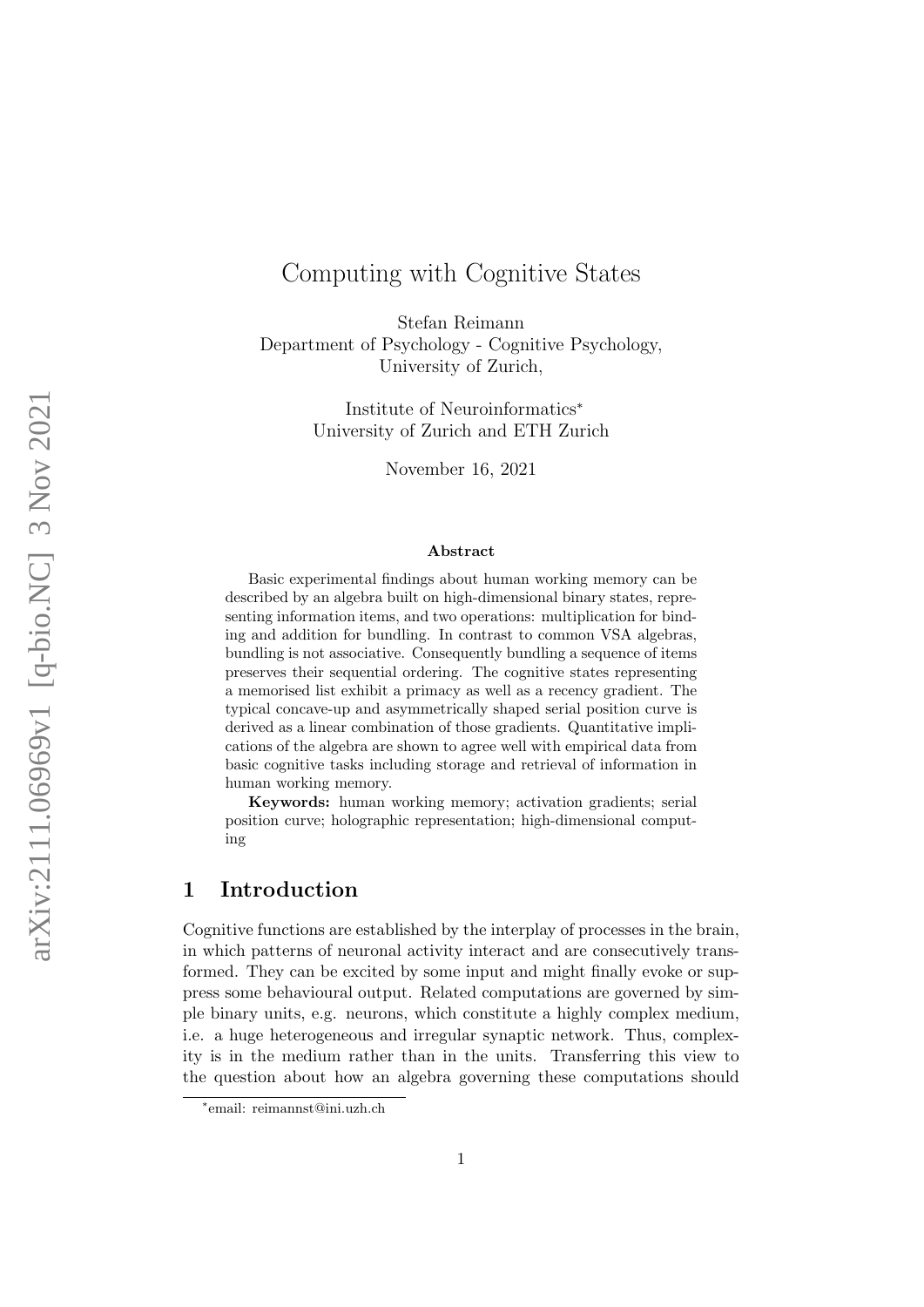look, leads to the framework of high-dimensional computing: The algebra governing such computation is defined on a complex, i.e. high dimensional and random space, while rules for bundling or collecting information and multiplication for binding information items together are elementary binary operations.

Experimental research has revealed a number of typical findings about the functioning of memory. According to the above view, the 'cognitive algebra;' to be proposed should be able to reproduce such findings. The question therefore is: "Can the algebra reproduce the experimental data about memory, and how far can be go with this algebra alone." Thus the aim is to analyse the corresponding algebra alone, especially with regard to its congruence with empirical findings including the serial position curve.

Human Working Memory is commonly regarded as a functional subsystem of memory, whose goal is to hold and to organise information for some short period of time in order to make it available for higher cognitive processes [\[1\]](#page-13-0). Experiments in this field rely on the subtle construction of input data such as memory lists and produce output data such as recall probabilities or response times [\[8,](#page-14-0) [6,](#page-14-1) [12\]](#page-14-2). Among these, the most prominent finding is the serial-position curve, which shows the accuracy of item retrieval varying as a function of serial position in a memory list, averaged over a sample of participants. As observed across (probably all) immediate memory tasks, it has a concave-up shape and is asymmetric. Its particular shape depends on the particular cognitive task. such as recognition, free recall, backward and forward serial recall, or cued recall. For example in recognition and in cued (probed) recall the serial position curve shows a strong recency effect, while the primacy effect is weak. Strong primacy effects are seen in forward recall, while recency effects are strong in backward or in free recall.

To describe particular aspects of the functioning of the human working memory, models with different characteristics have been used, differing both in terms of the medium in which the information is stored and the storage operations used. Models include local code models such as REM [\[15\]](#page-14-3), distributed models of memory such as SOB [\[2\]](#page-13-1) and TCM [\[5\]](#page-14-4), as well as holographic models such as TODAM [\[9,](#page-14-5) [10\]](#page-14-6) which uses high-dimensional probabilistic encoding for the holographic representation of information [\[13\]](#page-14-7). Holographic models gain from the properties, which are implied by high dimensionality together with randomness, see [\[7\]](#page-14-8) for an overview about the framework of high-dimensional computing.

The holographic approach appears as a natural candidate to model the functioning of cognitive processes. Input items evoke activity patterns in the respective neural field; The fact that these representations are sparse and the consequences thereof are not explicitly considered in this note. Computation consists in transforming those patterns according to two elementary operations: The additive-like superposition realises the bundling of item information, while multiplication realises binding of items. The high-dimensional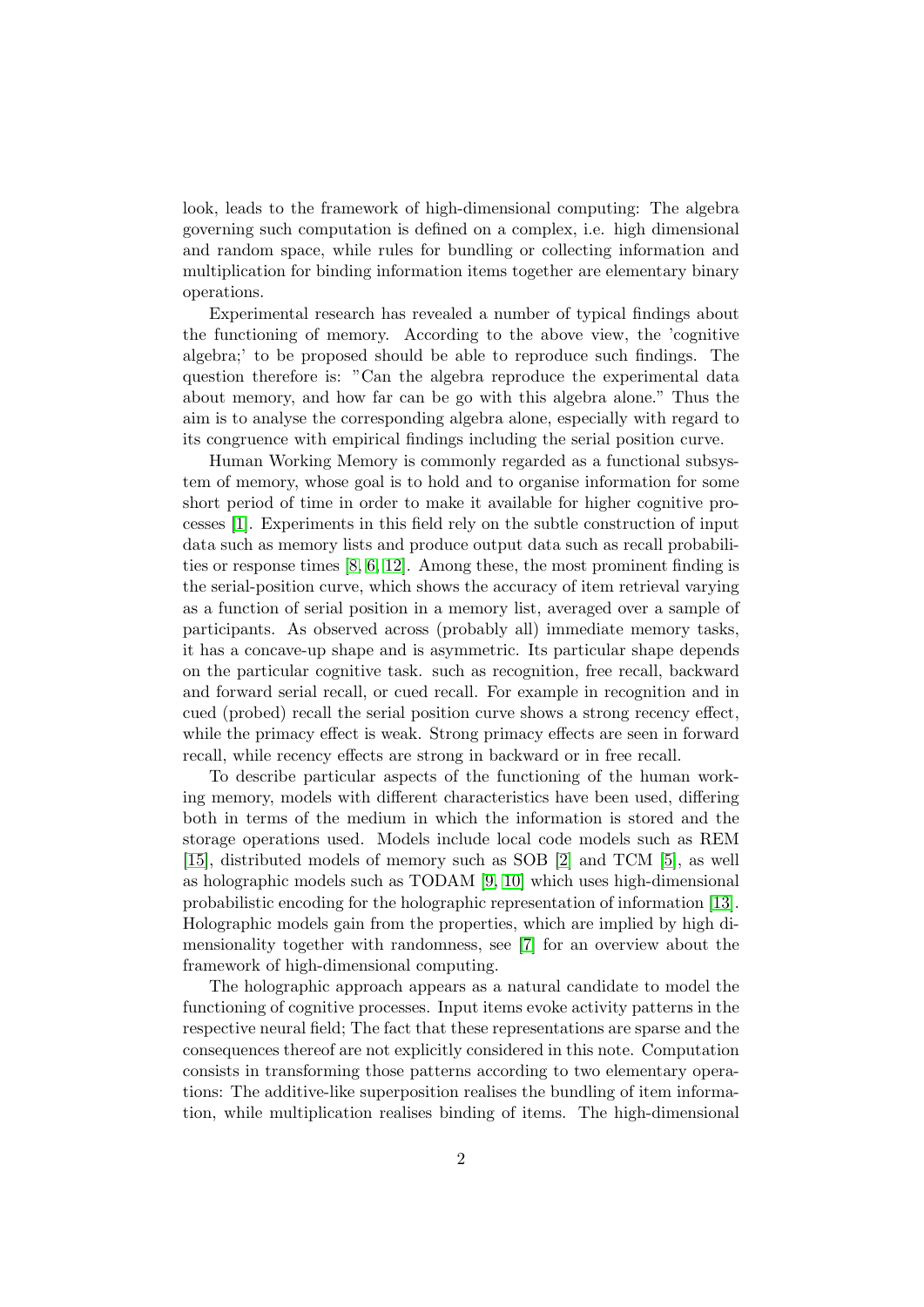

Figure 1: Primacy effect and recency effects: Data are for immediate forward and backward serial recall but are similarly in other immediate tasks.

space of binary patterns together with these two operations form a highdimensional algebra governing storage and computation in this system.

Before giving an outline of the paper, a remark seems worthwhile: The aim is not to provide a full-blown model rather than to propose an elementary computational structure, an algebra, on top of which a model could be constructed. The main question is, how much of experimental findings can already be described on the basis of that algebra alone.

The outline of this paper is briefly as follows: Firstly, the state-space is defined as a high-dimensional Hamming space (eq [1\)](#page-3-0) equipped with some distance on it. A similarity measure is proposed which is derived from that distance. It allows both, to judge about the familiarity of two states as well as about their distinctiveness (eq [2\)](#page-3-1). Computing is by manipulating states according to two operations on that space: multiplication for binding and a not associative addition for bundling. This completes the definition of the algebra (eq [4\)](#page-4-0) to be considered. Non-associativity is an essential feature of that bundling since it implies that the sum of components depends on their sequential ordering (eq [5\)](#page-4-1). As a consequence, information about the order of sequentially presented list items is conserved. The corresponding left-associative sum and the right- associative sum of list items correspond to states exhibiting a recency and a primacy gradient, respectively (Fig [4\)](#page-7-0). As applications basic cognitive tasks such as item recognition and probed recall are considered. The typical concave-up and asymmetrical shape of the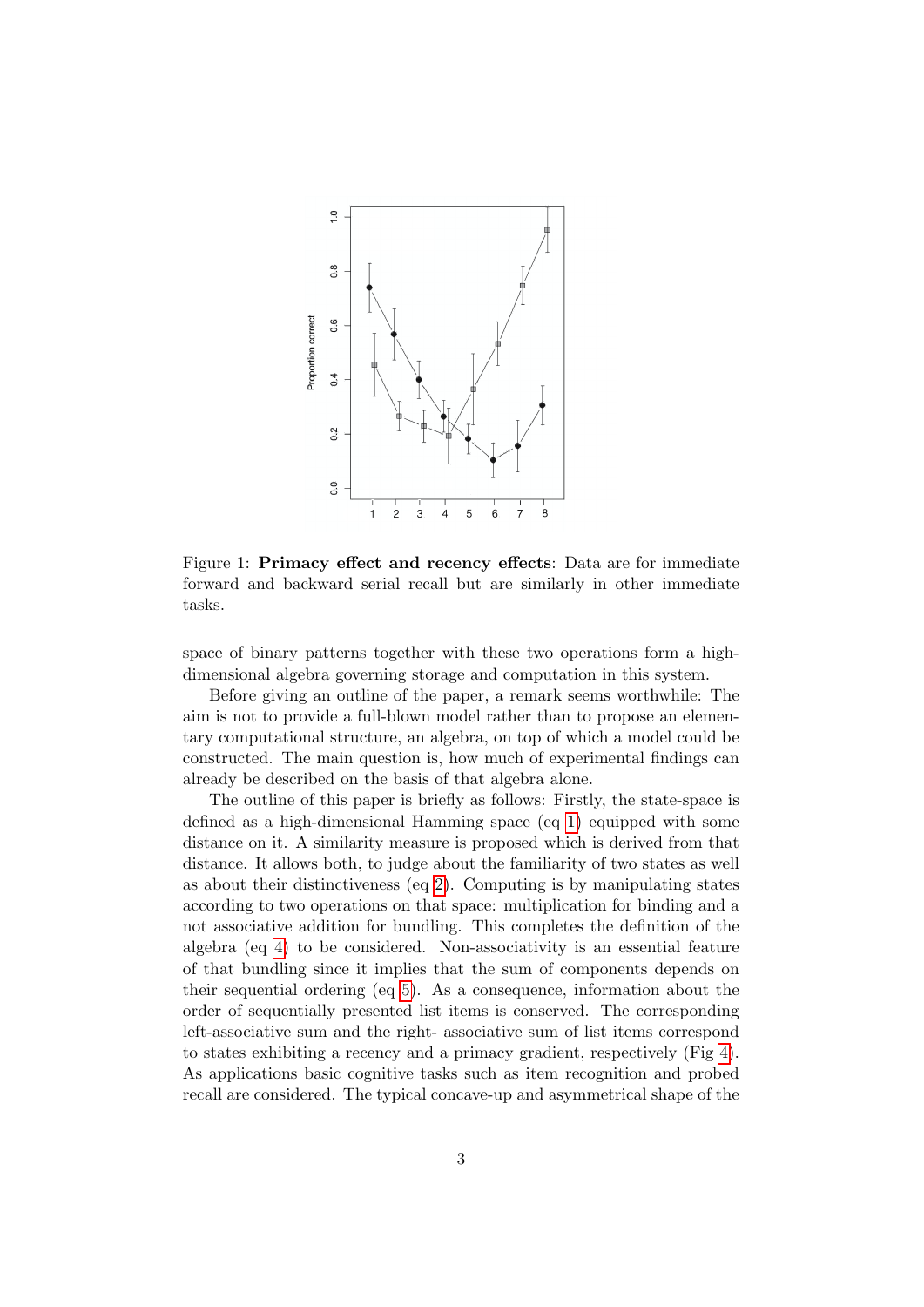serial-position curve is derived as a mixture of these two activation gradients (Fig [9\)](#page-12-0).

# 2 The algebra of cognitive states  $(\mathbb{X}, +_p, *)$

### 2.1 The state-space

In the course of perceiving a physical item, the corresponding sensory input invokes an activity pattern in the neuronal field it is projected to. That way, each physical item can be represented by a binary pattern, in which  $1's$  indicate active neurons, while  $0's$  indicate inactive ones. Due to the size and structural complexity of the neuronal correlate, patterns are described by high-dimensional random binary vectors. These patterns are the states of the cognitive system. The state-space therefore is

<span id="page-3-0"></span>
$$
\mathbb{X} = \left(\mathbb{X}_q^N, d\right). \tag{1}
$$

 $N > 100$  is its dimension, q is the mean activity of a state, and d is some metric on  $\mathbb{X}_q^N$ .

The state-space is a (metric) Hamming space allowing for some similarity measure derived from the distance d. This measure should respect both: the closeness of two states as well as their distinctiveness as points in the statespace. A cosine-similarity only reveals information about closeness since it is locally defined. In a probabilistic setting, two points are the more difficult to distinguish, the less likely it is to find another state at random which is 'in between' the two. To capture this, the definition of similarity must contain global information about the state space.

Definition (Similarity). The similarity of two states having distance d from each other is

<span id="page-3-1"></span>
$$
S(d) := e^{-\kappa F_{\mathbb{X}}(d)}, \qquad \kappa > 1 \tag{2}
$$

where  $F_{\mathbb{X}}(d) = \mathbb{P}_{\mathbb{X}}[D \leq d]$  is the distribution function for distances on X.

Different items are represented by uncorrelated states, while similar items will be represented by similar states.  $\kappa > 1$  is chosen to have highest sensitivity with respect to almost identical or near-by states.

### 2.2 The operations

The two operations to be defined on the state space correspond to binding and bundling. Two items are (associatively) bound to each other, if one can be retrieved by cueing with the other item. The corresponding formal operation is multiplication ∗, which is defined in eq [3.](#page-4-2) Binding of items happens by simultaneously activated components in the neural pattern. This similarity measure directly relates to a recall probability or accuracy of retrieval.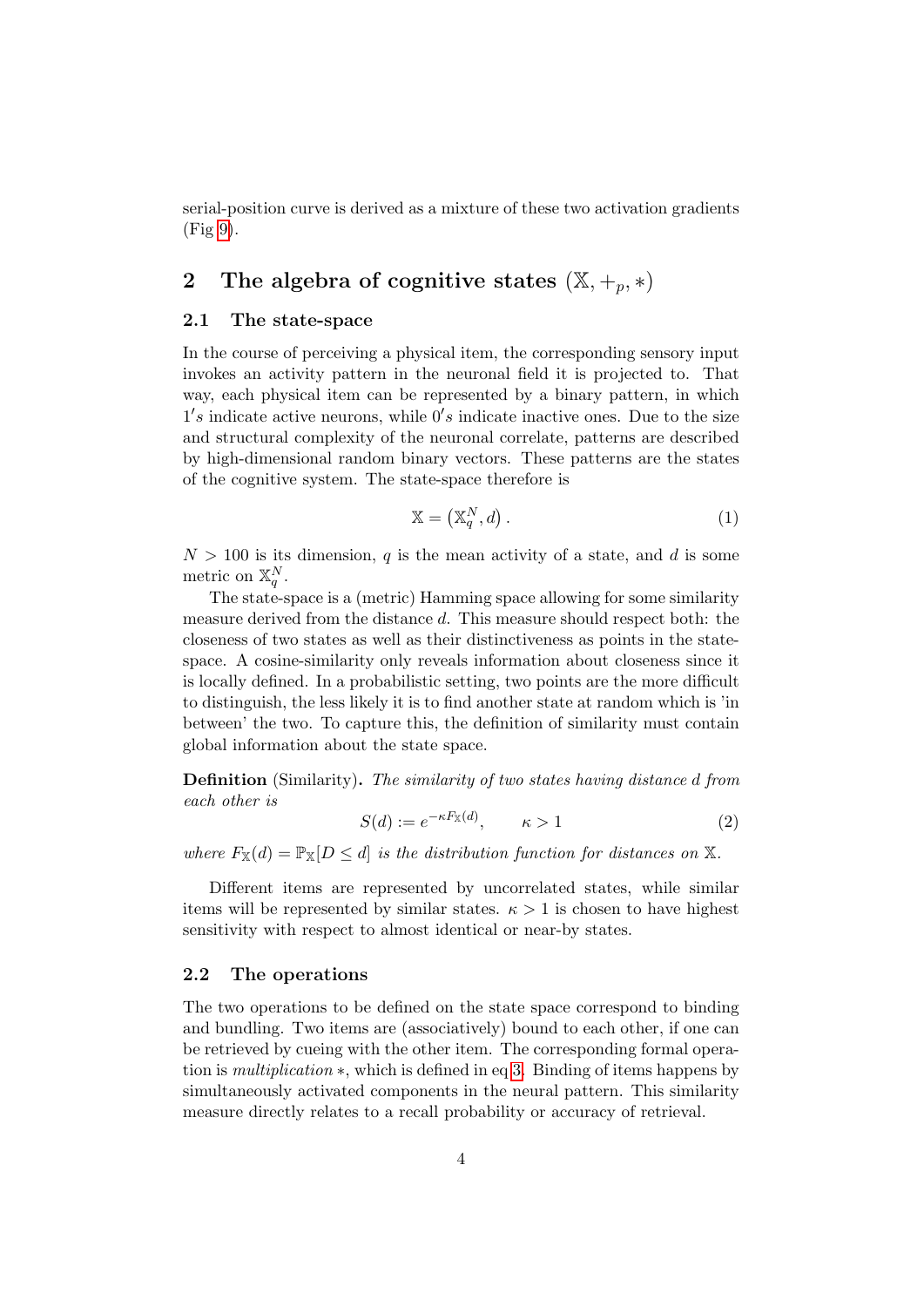Bundling means collecting items by adding their respective states. Assume that two neurons  $X$  and  $Y$  converge on a third neuron  $Z$ . If both are inactive, i.e.  $x = y = 0$ , neuron Z will also be,  $z = 0$ , while if both are active, Z will be active, i.e.  $1+1=1$ . If only X or Y is active, it depends on some threshold, whether  $Z$  is active. If the activation threshold is low,  $p \approx 0$ , Z is likely to be active, while if if the activation threshold is high,  $p \approx 1$ , Z will remain inactive. Addition  $x_p$  is defined in eq [3.](#page-4-2)

<span id="page-4-2"></span>
$$
\begin{array}{c|cccc}\n* & 0 & 1 & & & +p & 0 & 1 \\
\hline\n0 & 1 & 0 & & & & 0 & \zeta \\
1 & 0 & 1 & & & & 1 & \zeta & 1\n\end{array} \tag{3}
$$

where  $\zeta \in \{0, +1\}$  is random with  $\mathbb{P}[\zeta = 0] = p$ . This completes the definition of the algebra used to calculating with cognitive states.

<span id="page-4-0"></span>
$$
(\mathbb{X}, +_p, *)
$$
 (4)

In the following, its elementary properties are further investigated. What properties are already implied by this elementary algebra and how much of empirical findings can be already described by those?

Bundling preserves sequential information in the memory list Usually, bundling is realised by vector-addition [\[14\]](#page-14-9), which is commutative and associative, so that  $x + (y + z) = (x + y) + z = z + (y + z)$ , i.e. the order of components doesn't matter. That is: If addition is associative, sequential order information is lost!

**Observation.** For  $0 < p < 1$ , addition  $+_p$  is not associative.

<span id="page-4-1"></span>
$$
x +_{p} (y +_{p} z) \neq z +_{p} (y +_{p} x)
$$
\n
$$
(5)
$$

Note that, if  $p = 1$ , addition equals component-wise  $AND$ , while for  $p = 0$ , addition is component-wise  $OR$ . These operations are associative.

In the following, the state resulting from left-associative addition is denoted by **L**, i.e.  $\mathbf{L} = (x +_p y) + z$ , while the state resulting from rightassociative addition is denoted by  $\mathbf{R} = x + p (y + p z)$ . For the sake for readability, I will write  $+ = +_p$  in the following, while assuming that  $p = \frac{1}{2}$  $rac{1}{2}$ .

### 2.3 The states representing a memory list

L and R states can be constructed for a list of any length. Construction starts from a pre-experimental state  $\eta$  and proceeds by iteratively adding items to the memory states  $L$  and  $R$  according to left-associative addition and right-associative addition to the respective branch as follows: For the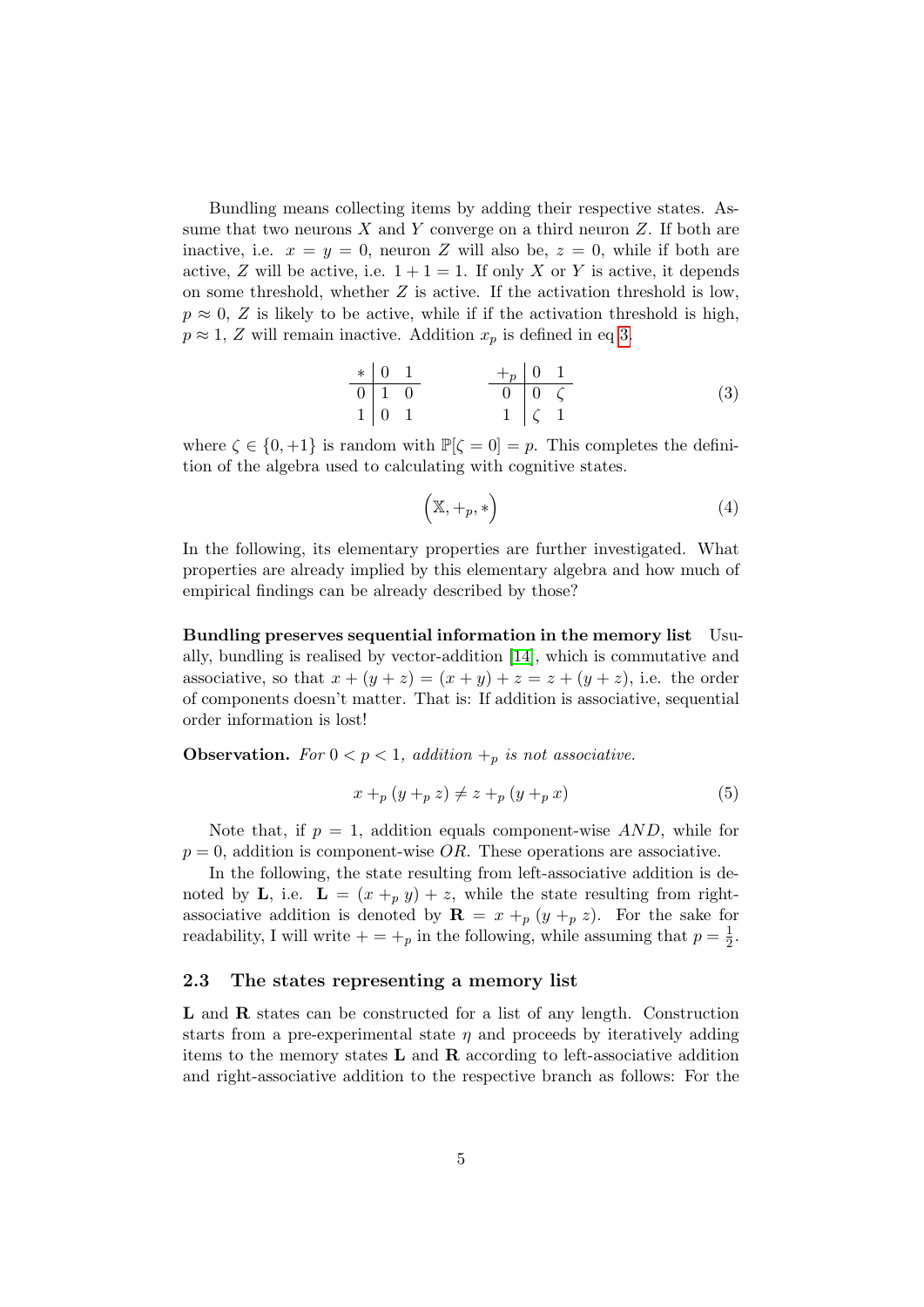

Figure 2: In right-associative R addition, early items are kept prominent, while in left-associative **L** addition, later items are superposed on earlier ones.

L-state

$$
\mathbf{L}^{0} = \eta
$$
  
\n
$$
\mathbf{L}^{a} = \eta + a
$$
  
\n
$$
\mathbf{L}^{b} = \eta + a
$$
  
\n
$$
\vdots
$$
  
\n
$$
\mathbf{L}^{\Lambda} = ((((\eta + a) + b) + c) + ...) + f) + g),
$$

while for the R-state

$$
\mathbf{R}^{0} = \eta
$$
  
\n
$$
\mathbf{R}^{a} = \eta + (a
$$
  
\n
$$
\mathbf{R}^{b} = \eta + (a + (b
$$
  
\n
$$
\vdots
$$
  
\n
$$
\mathbf{R}^{\Lambda} = (\eta + (a + (b + (c + (\dots + (f + g))))))
$$

After its sequential presentation, the memory list  $\Lambda = (A, B, C, \ldots)$  is thus represented by the two states

$$
\mathbf{L} = \left( \left( ((\eta + a) + b) + c \right) + d) + f \right) + g \tag{6}
$$

$$
\mathbf{R} = (\eta + (a + (b + (c + (d + (f + g)))))), \tag{7}
$$

In [\[9\]](#page-14-5)  $\eta$  is assumed to be empty, while in [\[3\]](#page-13-2) it comprises a holographic collection of items and item-item associations.  $a, b, c, \ldots$  are the cognitive states representing the physical list items  $A, B, C, \ldots$ . These states preserve the serial order of items in the memory list in that distances change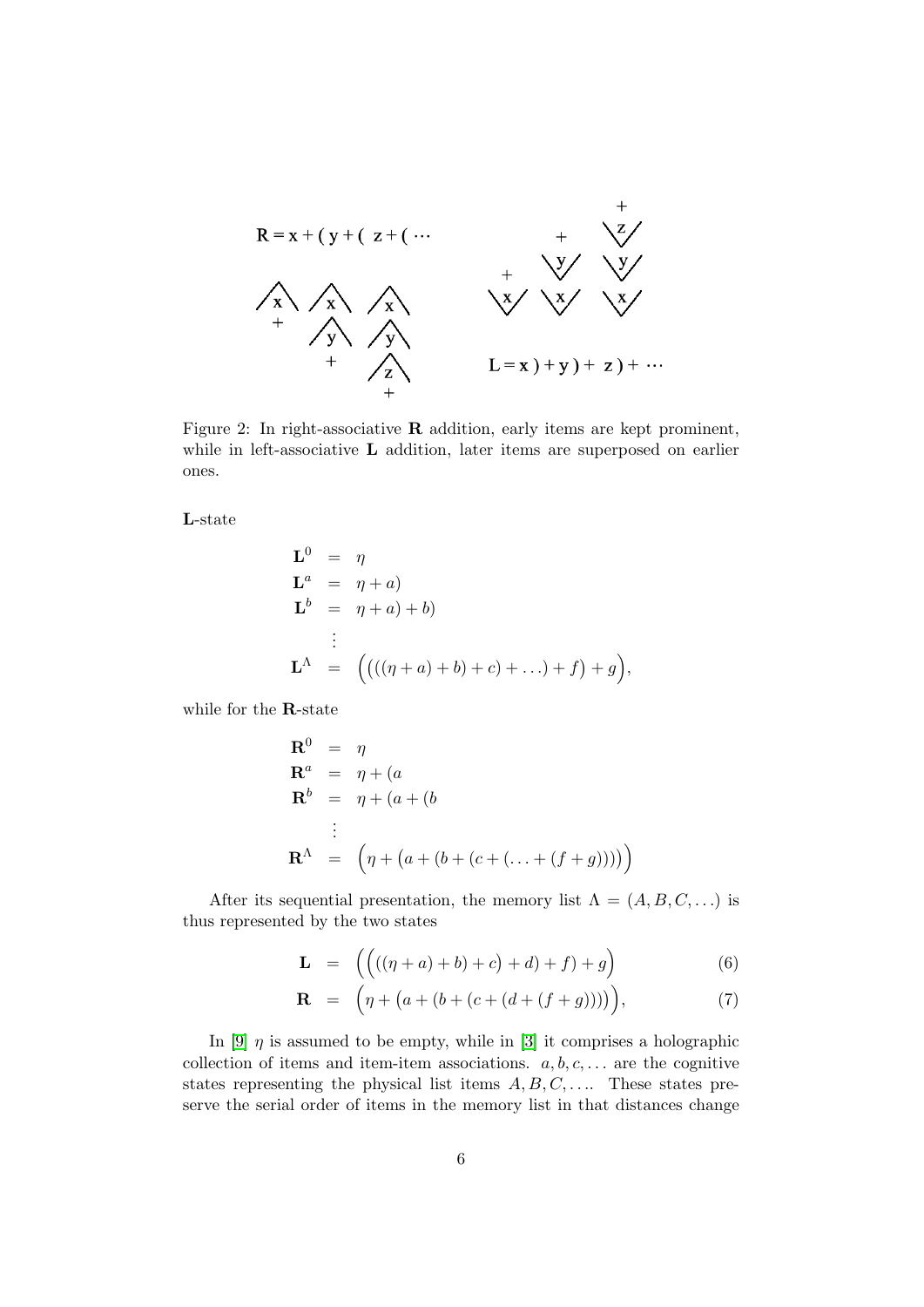monotonously along subsequent items, see Fig. [3](#page-6-0)

<span id="page-6-1"></span>
$$
d(\eta, \mathbf{R}) \quad < \quad d(\eta, \mathbf{L}) \tag{8}
$$

$$
d(a, \mathbf{L}) > d(b, \mathbf{L}) > d(c, \mathbf{L}) > \dots
$$
\n(9)

$$
d(a, \mathbf{R}) \quad < \quad d(b, \mathbf{R}) < d(c, \mathbf{R}) < \dots \tag{10}
$$

Correspondingly, both states inherit serial order in that item distances increase along  $\bf{R}$ , while they decrease along  $\bf{L}$ , see Fig [3.](#page-6-0) These distance gradients directly translate into activation gradients.



<span id="page-6-0"></span>Figure 3: Distance profiles of the two states  $L$  and  $R$  as in eq [8](#page-6-1) ff.  $L$  has smallest distances to the most recent items, while  $\bf{R}$  is closest to the early list items.

### 2.4 Implied activity gradients

From the concept of similarity, two other concepts can be immediately derived: activation and memory strength. The intuition is closely related to the idea of a projection. Given that the memory state M represents a memorised list, and that a cue item is presented. The cue item activates the memory state more, the more similar it is to that memory state [?]. Conversely, the more the corresponding memory element is engraved in the memory state, the more the memory state is activated by the cue state.

Definition (Activation). Let M be a memory state constructed during representing some memory list. A cue state x activates the memory state  $M$ according to their similarity, see eq [2](#page-3-1)

<span id="page-6-2"></span>
$$
\alpha_{\mathbf{M}}(x) := S\big(d(x, \mathbf{M})\big). \tag{11}
$$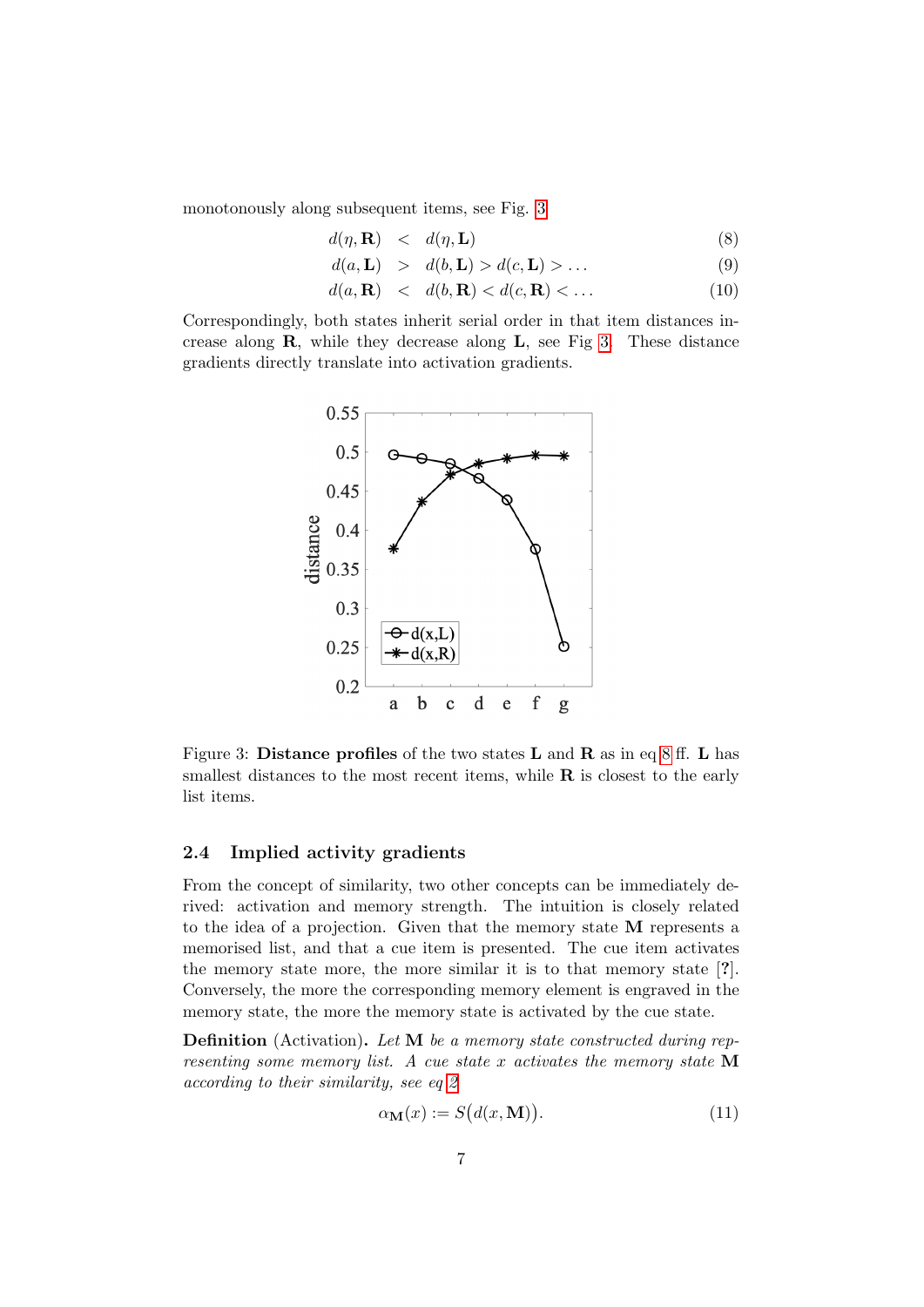The activation gradient of M is the vector  $\alpha_{\mathbf{M}}$  with components  $\alpha_{\mathbf{M}}(x)$ , where x is a state representing a list item.



<span id="page-7-0"></span>Figure 4: Primacy and recency gradients implied by the two states L and **R** are  $\alpha_{\mathbf{R}}$  and  $\alpha_{\mathbf{L}}$ .

In terms of strength theory,  $\alpha_{\mathbf{M}}(x)$  is the strength by which x is memorised in M. One might also call  $\alpha_{\mathbf{M}}(x)$  the familiarity of x given M.

Consequently, the distance gradients in eq [8](#page-6-1) ff directly translate into activity gradients, see Fig. [4.](#page-7-0) Since activation as well as strength are increasing functions of similarity and hence decreasing functions of distance, L implies a recency gradient  $\alpha_{\mathbf{L}}$ , while **R** implies a primacy gradient  $\alpha_{\mathbf{R}}$ .

Activation gradients are nowadays widely accepted to play an important role in working memory. Various mechanisms have been discussed as sources of these gradients, see [\[11\]](#page-14-10). In many models including TODAM, TCM and SOB, these gradients are separately modelled and superimposed on top of the model. In contrast, these gradients directly result from the bundling operation defined in eq [4](#page-4-0) and its non-associativity: While non-associativity preserves information about serial order, right-associative addition and leftassociative addition imply the primacy and the recency gradient, respectively.

### 2.5 The response function for recognition and recall

After presentation of a memory list, the participant has to fulfil some task. Most cognitive tasks involve cues such as cued item recognition or cued recall, associative or serial. The answer the participant gives is the result of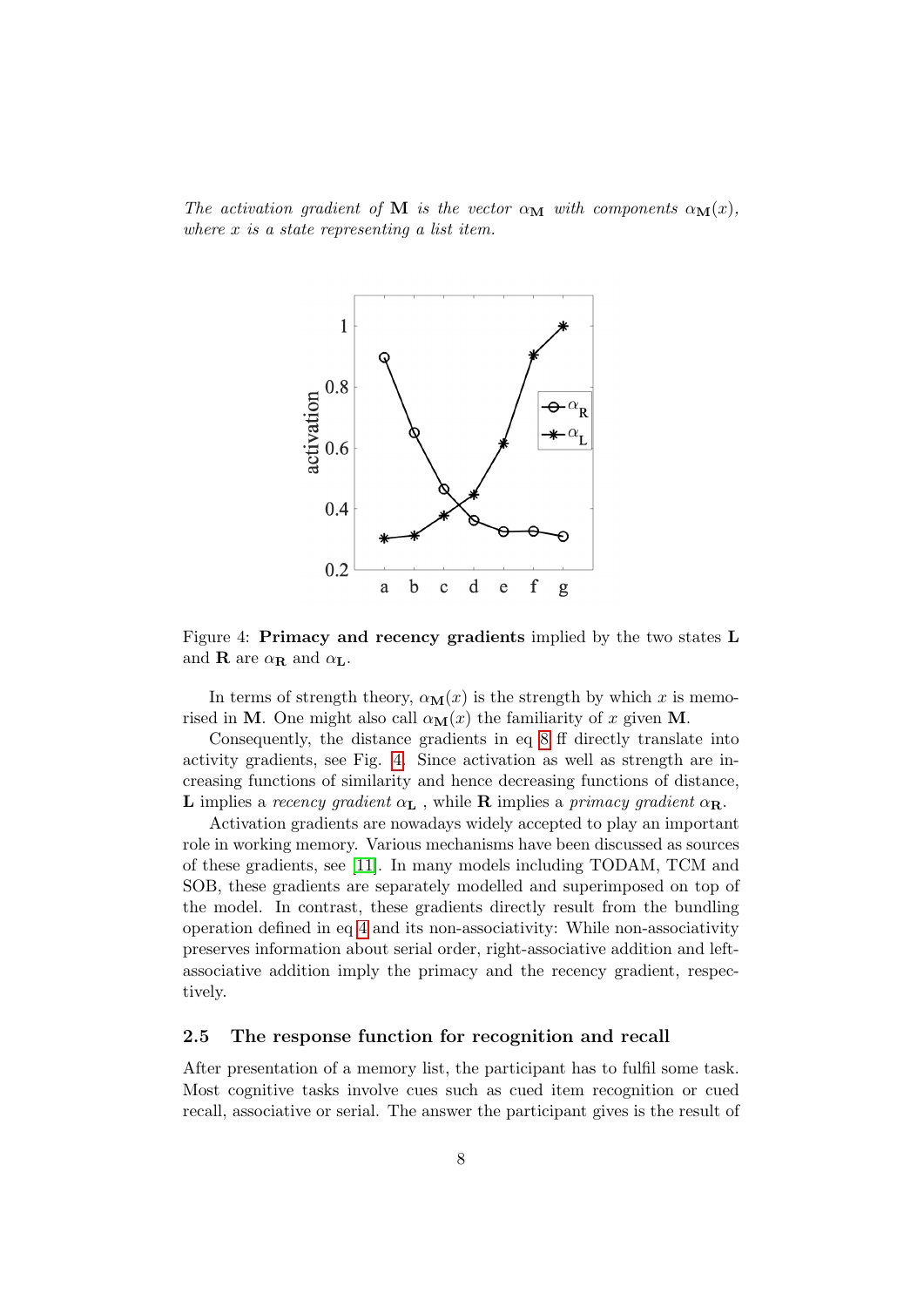a decision process which depends on both, the memory state as well as the cue. The response function in recognition only depends on familiarity, while the response function in recall additionally depends on distinctiveness [\[9\]](#page-14-5). Thus it is reasonable to make the response function a function of activation as defined in eq [11.](#page-6-2)

**Definition** (Response function). The response function given a cue x facing the memory state  $M$  is an increasing function of induced similarity, e.g.

$$
\Phi(x \mid \mathbf{M}) = \alpha_{\mathbf{M}}(x) \tag{12}
$$

Accordingly an activation gradient directly translates into a serial position curve. Particularly, the recency effect refers to the activation gradient of the L-state, while the primacy effect corresponds to the activation gradient of the R- state.

Experimental data indicate that the recency effect does not depend on list length and shows a slightly sigmoid curve shape, see Fig [5](#page-8-0) (left). Both empirical observations are well captured by the modelling algebra proposed, see Fig [5](#page-8-0) (right).



<span id="page-8-0"></span>Figure 5: The recency effect does not depend on list length. Left: Experimental data from Murdock, Right: Simulated data from the model for various list length'.

# 3 Application to some basic cognitive tasks

In this section some examples are presented to demonstrate how the formalism works, i.e. how to describe tasks such as cued recall in this formalism. Results are direct consequences of the algebra defined, i.e. no further assumptions are made. In the following only the R-state is concerned, i.e. states are bundled according to right-associative addition, while corresponding brackets are skipped for the sake of readability.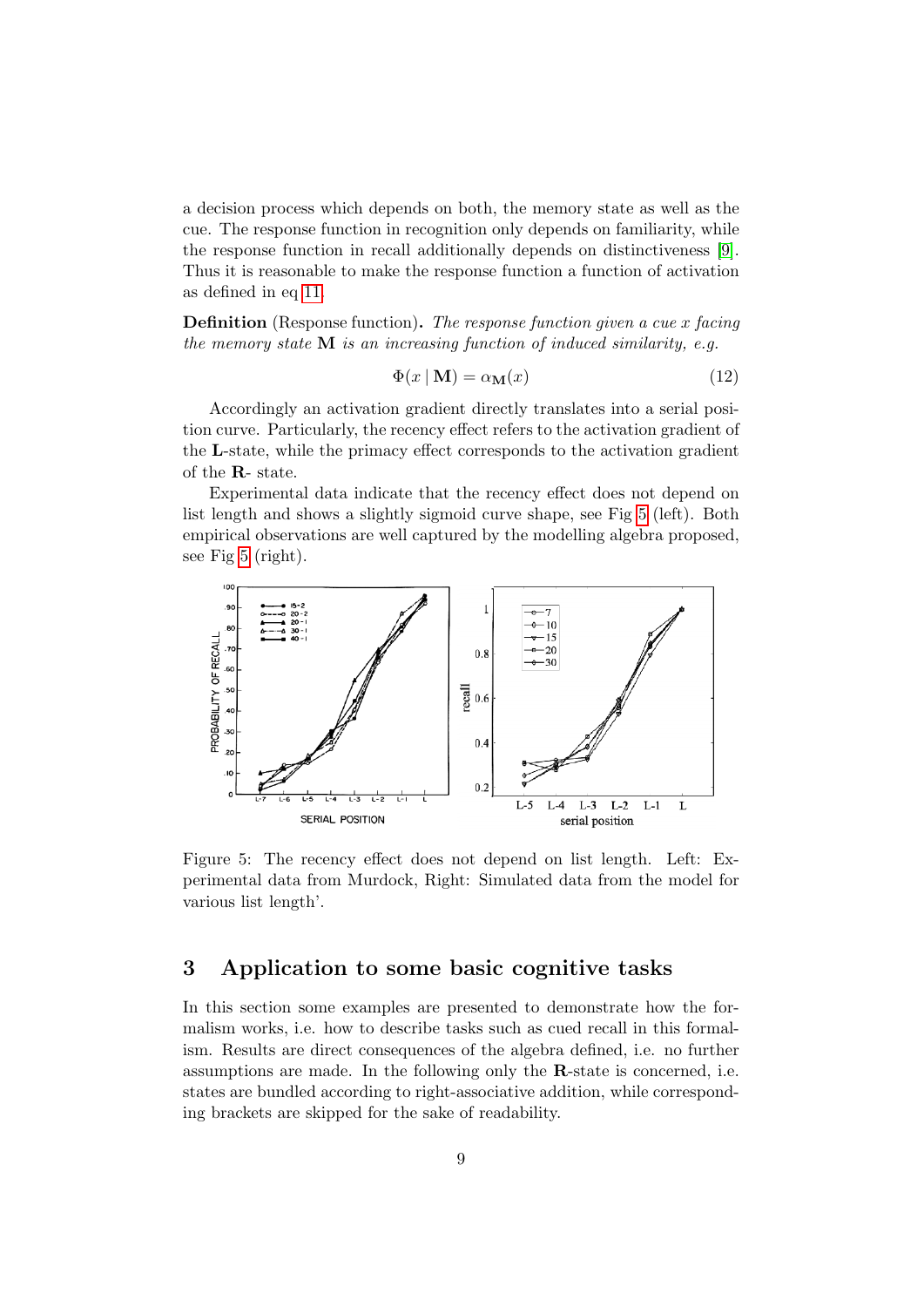#### 3.1 Repetition increases strength

It is intuitively expected that a repeated occurrence of an element in a list will increase its coding strength. This effect is indeed observed in the model. As a benchmark, consider the list  $\Lambda = (A, B, C, D, \ldots)$ , in which all items are different. In  $\Lambda^{(1)}$  a neighbouring pair is similar, e.g.,  $B \sim C$ . In  $\Lambda^{(2)}$ ,  $B \sim D$  and so forth. k can be regarded as the lag from B until the similar item. Fig [6](#page-9-0) shows the serial position curves for lists  $\Lambda$ ,  $\Lambda^{(1)}$ , and  $\Lambda^{(2)}$ . Note that the coding strength of  $B$  is increased by any other item which is similar to B, while the strengthening is greater, the smaller the lag is, i.e. the effect of  $C \sim B$  on the coding strength of B is larger than the effect of  $D \sim B$ .



<span id="page-9-0"></span>Figure 6: The effect of similar items on activation The solid black curve is the activation profile of state **R** for the list  $\Lambda$  in which all items are different. Doted lines are the profiles if that list contains one item, e.g. C or D, which is similar to item B.

#### 3.2 Cued recall

#### 3.2.1 Cued associative recall

In this task, the participant is presented a paired memory list  $(A - X, B Y, C - Z, \dots$ ). After memorizing this list, a memory item, i.e. a member of some pair, is presented as a cue, and the participant is asked to identify the memory item, which was bound to that cue item. The memory state corresponding to the paired list is

$$
\mathbf{R} = \eta + a \ast x + b \ast y + c \ast z + \dots,\tag{13}
$$

where  $a * x$  is the state representing the binding between items X and A in the list.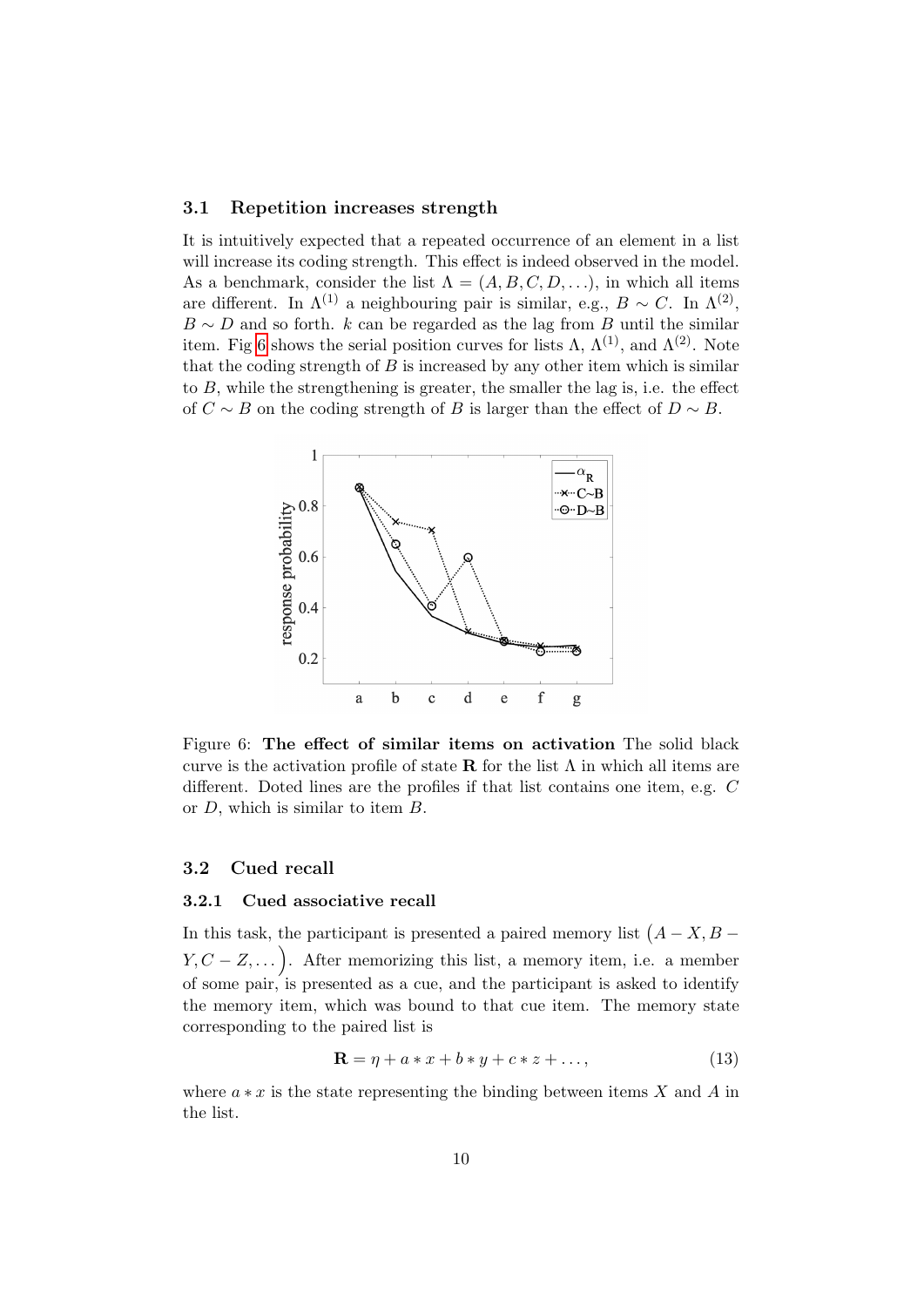

<span id="page-10-1"></span>Figure 7: **Cued Recall:** Given cues such as  $x, y, z$ , the corresponding activations  $\alpha_{x*\mathbf{R}}, \alpha_{y*\mathbf{R}}, \alpha_{z*\mathbf{R}}$  are plotted, see eq [14.](#page-10-0) The cue x causes the activation  $\alpha_{x*\mathbf{R}}$  to have a peak at the corresponding item, which is a.  $\alpha_{\mathbf{R}}$ is the activation profile of the R-state.

When a memory item  $X$  is presented as a cue and the task is to retrieve the item which is bound to  $X$  in the list, consider the activation of

<span id="page-10-0"></span>
$$
x * \mathbf{R} = x * \eta + a + a * b * y + a * c * z + \dots
$$
 (14)

The activation  $\alpha_{x*\mathbf{R}}$  attains its maximal value for  $\alpha_{x*\mathbf{R}}(a)$ , see Fig. [7.](#page-10-1) Thus the cue  $X$  activates the  $A$  component most, so that the participant will answer "  $X$  is bound to  $A$ .", with some probability. Analogously, if the cue is Y, the activation  $\alpha_{v*R}$  attains it maximum in B, so that B is retrieved, and so forth. These maximal points form a curve, which is identical to the activation gradient  $\alpha_{\mathbf{R}}$ .

### 3.2.2 Retrieval from similar contexts

Assume that the paired list  $(A - X, B - Y, C - \tilde{X}, D - Z, ...)$  is given, in which items A and C are bound to similar contexts X and  $\tilde{X}$ . The corresponding state yields

$$
\mathbf{R} = \eta + a \ast x + b \ast y + c \ast \tilde{x} + \dots \tag{15}
$$

Cueing with  $X$  will not only retrieve  $A$  but also  $C$ , just to a lesser extend. The effect of cueing with  $x$  is displayed when considering the activation gradient  $\alpha_{x*R}$ , see Fig. [8.](#page-11-0) The gradient has two peaks, one at a and a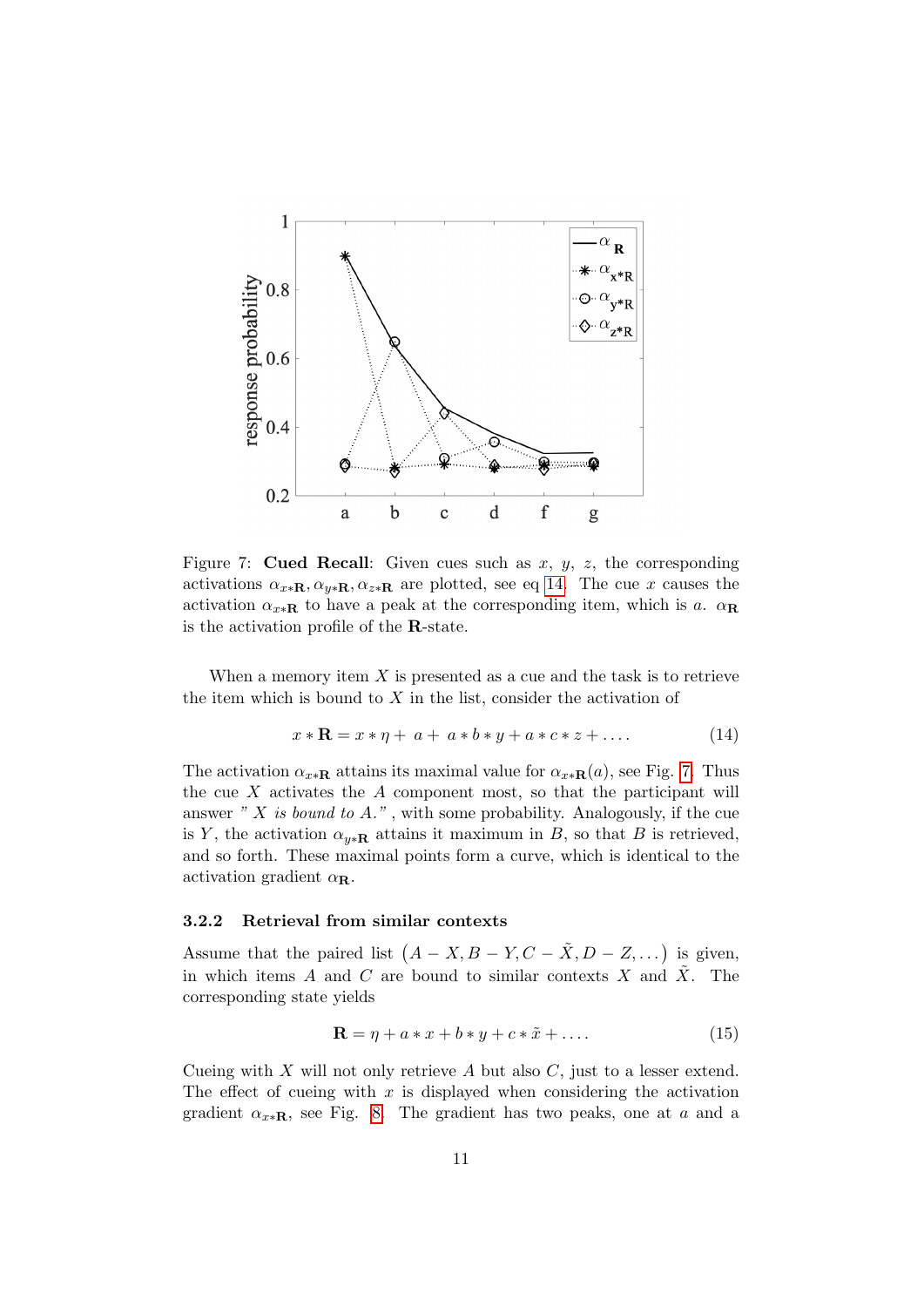weaker one at c, saying that cueing with  $X$  reveals two items,  $A$  and  $C$ . Cueing with  $Y$  uncovers only one, which is  $B$ .



<span id="page-11-0"></span>Figure 8: Recall of items: Activation profiles of  $\alpha_{x*R}$  (\*), and  $\alpha_{y*R}$  ( $\circ$ ). The activation profile  $\alpha_{\mathbf{R}}$  of the **R** state by distinct list items is shown as a reference.

In the recall task, the participant has to make a choice between the two alternative items bound to X. Thus invoking Luce's choice axiom, the probability to recall X yields

$$
P(a|x) = \frac{\alpha_{x*\mathbf{R}}(a)}{\alpha_{x*\mathbf{R}}(a) + \alpha_{x*\mathbf{R}}(c)}
$$
(16)

which is less than the probability to recall  $a$  without an alternative. The existence of an item similar to the cue impairs the corresponding recall.

### 3.3 Putting things together: The serial position curve

During memorizing a list, the two states  $\bf{R}$  and  $\bf{L}$  are constructed. Since there is no a priori reason to favour one over the other, I assume that both cognitive states  $L$  and  $R$  coexist and are the components of a *memory state* M,

$$
\mathbf{M} = \begin{pmatrix} \mathbf{L} \\ \mathbf{R} \end{pmatrix} . \tag{17}
$$

A single cue thus activates both components. The total activation of the memory state M is a linear combination of the activation gradients of its two components.

<span id="page-11-1"></span>
$$
\alpha_{\mathbf{M}} = \rho \, \mathbf{R} + \ell \, \mathbf{L} \tag{18}
$$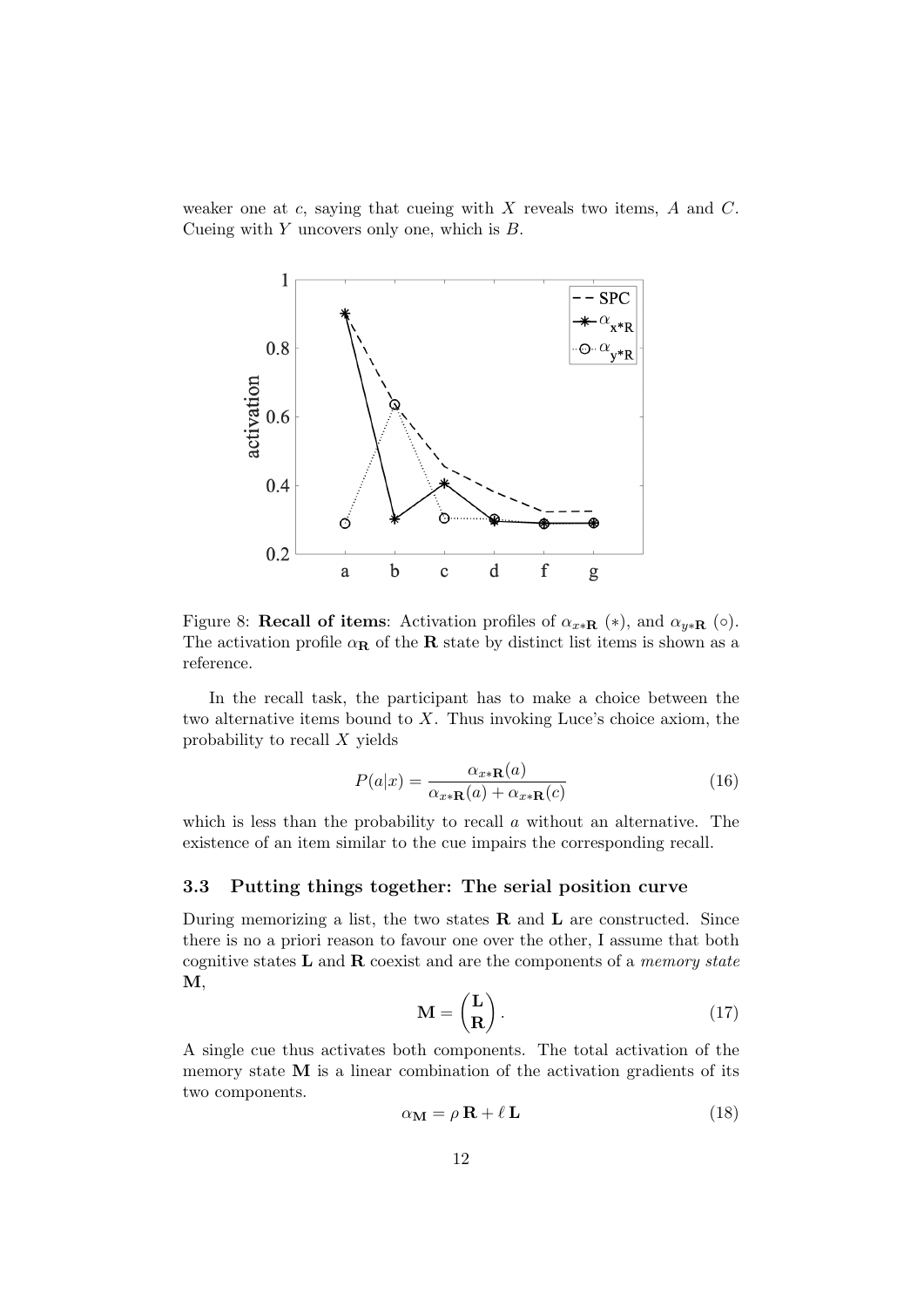where  $\rho$  and  $\ell$  are non-negative parameters governing the mixture of respective activations. The response function to a cue is  $\Phi(x|\alpha_{\rm M})$ , so that the serial position curve is the graph  $\Phi(x|\alpha_{\rm M})$ , where x is a state representing a list item, see Fig. [9.](#page-12-0)



<span id="page-12-0"></span>Figure 9: The Serial Position Curve is simulated for different pairs of parameters according to eq. [18.](#page-11-1) It shows a strong recency effect and a weak primacy effect for  $\rho = 0.4$ ,  $\lambda = 0.9$ , while for  $\rho = 0.9$ ,  $\lambda = 0.4$  there is a strong primacy effect and a weak recency effect.

The serial position curve thus results from the linear combination of the primacy gradient  $\alpha_R$  and the recency gradient  $\alpha_L$ . As seen in Fig [9,](#page-12-0) a large  $\rho$  together with a small  $\ell$  makes the recency effect, while a small  $\rho$  together with a large  $\ell$  leads to a prominent primacy effect. The relative strength of the primacy and the recency effect will generally depend on the experimental set-up, including the task to be performed. For example in recognition and in cued (probed) recall the serial position curve shows a strong recency effect, while the primacy effect is weak. Strong primacy effects are seen in forward recall, while recency effects are strong in backward or in free recall.

# 4 Conclusion and out-look

In the previous sections, an elementary algebra (eq. [4](#page-4-0)) for storage and retrieval of information in basic cognitive tasks was proposed. The aim was not to present a full-blown model but to investigate how far one can get with the algebra alone.

Item information and associative information are represented by two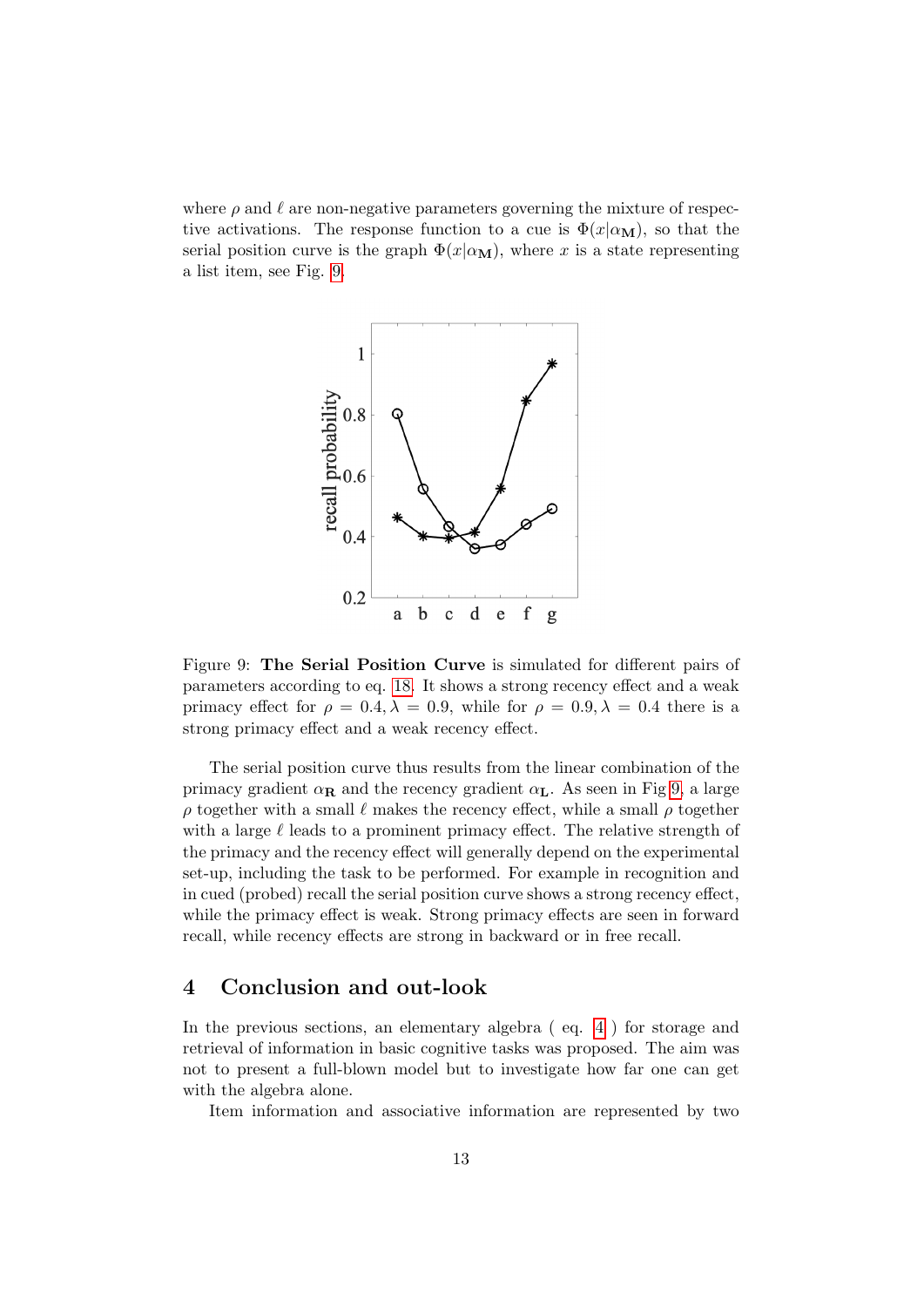operations, bundling and binding, respectively. If bundling is realised by an associative operation such as ordinary (vector-) addition, information about sequential order is lost. On the other hand, tasks such as serial recall require that order information. Consequently in corresponding models order information has be has to be implemented separately. This can be achieved by postulating serial position markers, chaining by associative mechanisms between consecutive items, or weight functions varying over serial position governing the recency and the primacy effect.

This is different in the approach presented: Information about sequential ordering is preserved. This is due to the non-associativity of the addition operation by which item information is bundled into a memory state. Reading from that state thus reveals order information necessary to related tasks, which is represented by corresponding gradients. Activation gradients are implied rather than postulated separately. The serial position curve comes as a linear combination of both. Its shape is concave-up and asymmetric as observed as a typical experimental finding, see Fig [1](#page-0-0) for experimental data and Fig [9](#page-12-0) for simulations of our model.

As already mentioned, the aim was not to present a full-blown model but to investigate how far one can get with the algebra alone. So it does not come as a surprise that several experimental observations were not captured. For example, while the recency effect does not depend on list length, the primacy effect does. This robust finding cannot be explained by our algebra alone but needs an additional assumption about attention, which then imposes an additional constraint on den attention gradient. Furthermore, serial recall can not be described by our algebra alone but needs an additional assumption such as output-suppression, as supposed in many models, or an other feedback mechanism, see [\[3\]](#page-13-2).

The cognitive algebra proposed appears to provide a reasonable basis for modelling since it generically implies several features that fit empirical observations quite well, in a qualitative sense in that no attempt was made to fit data. Modelling then could consist in carefully adding assumptions on top of the cognitive algebra such as discussed above.

# References

- <span id="page-13-0"></span>[1] Nelson Cowan. The many faces of working memory and short-term storage. Psychonomic bulletin & review, 24(4):1158–1170, 2017.
- <span id="page-13-1"></span>[2] Simon Farrell and Stephan Lewandowsky. An endogenous distributed model of ordering in serial recall. Psychonomic bulletin & review,  $9(1):59-79, 2002.$
- <span id="page-13-2"></span>[3] Donald RJ Franklin and DJK Mewhort. Memory as a hologram: An analysis of learning and recall. Canadian Journal of Experimental Psy-